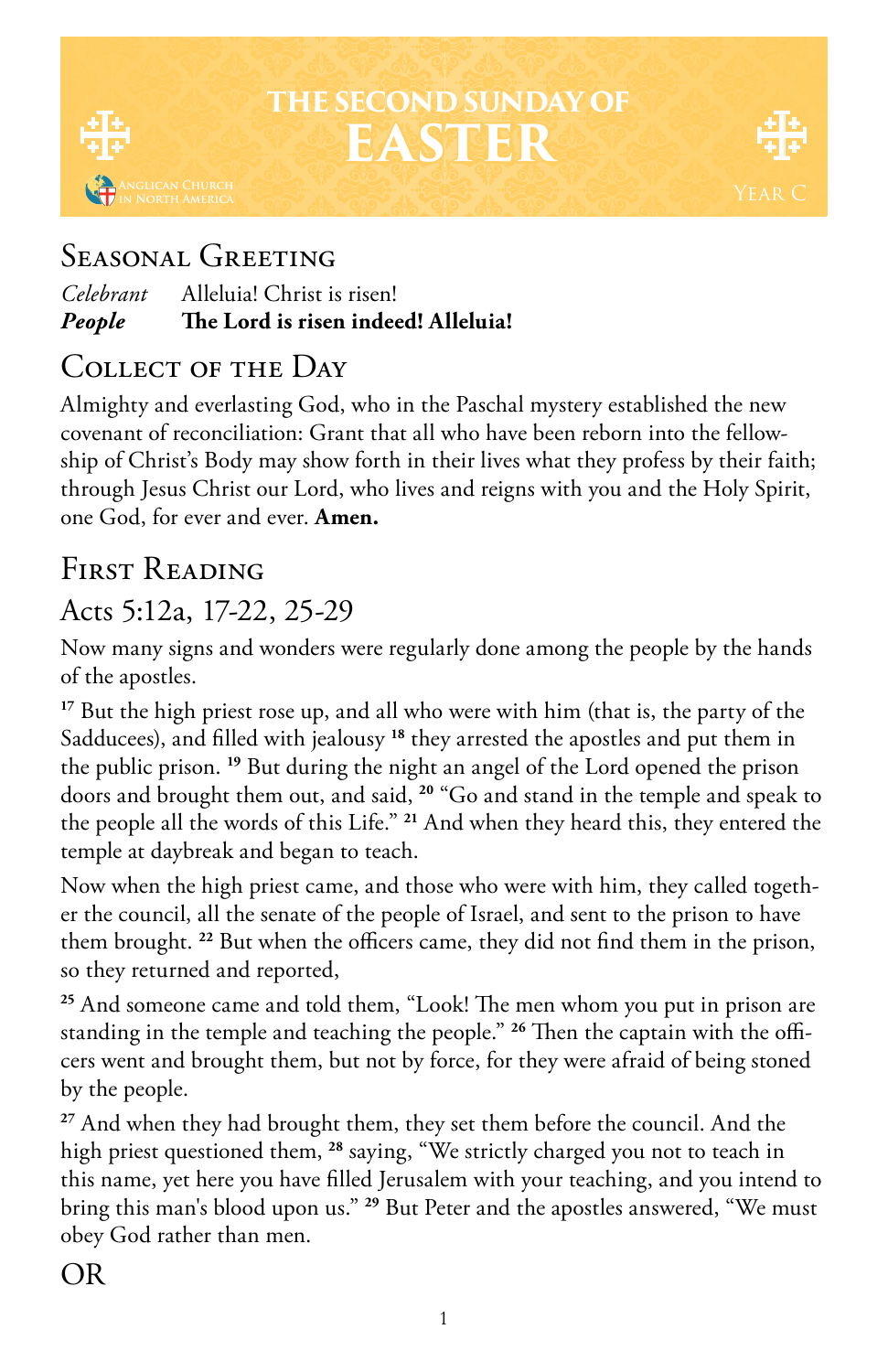### Job 42:1-6

Then Job answered the LORD and said: **<sup>2</sup>** "I know that you can do all things, and that no purpose of yours can be thwarted. **<sup>3</sup>** 'Who is this that hides counsel without knowledge?' Therefore I have uttered what I did not understand, things too wonderful for me, which I did not know. **<sup>4</sup>** 'Hear, and I will speak; I will question you, and you make it known to me.' **<sup>5</sup>** I had heard of you by the hearing of the ear, but now my eye sees you; <sup>6</sup> therefore I despise myself, and repent in dust and ashes."

*Reader:* The word of the Lord. *People:* **Thanks be to God.** 

## Psalter Verses

*(In said services, the psalm verses may be placed between the Epistle and the Gospel, with the congregation standing in preparation for the Gospel. At services where there is a hymn or canticle before the Gospel, the psalm might be said between the Old Testament and Epistle, the people seated.)*

#### Psalm 111

- **<sup>1</sup>** Praise the LORD. I will give thanks unto the LORD with my whole heart, \* in the company of the upright, and among the congregation.
- **<sup>2</sup>** The works of the LORD are great, \* sought out by all who have pleasure in them.
- **<sup>3</sup>** His work is worthy to be praised and held in honor, \* and his righteousness endures for ever.
- **<sup>4</sup>** He has made his marvelous works to be had in remembrance; \* The LORD is gracious and merciful.
- **<sup>5</sup>** He has given food to those who fear him; \* he shall ever be mindful of his covenant.
- **<sup>6</sup>** He has shown his people the power of his works, \* that he may give them the heritage of the nations.
- **<sup>7</sup>** The works of his hands are faithfulness and justice; \* all his commandments are true.
- **<sup>8</sup>** They stand fast for ever and ever, \* and are done in truth and equity.
- **<sup>9</sup>** He sent redemption to his people; he has commanded his covenant for ever; \* holy and awesome is his Name.
- **<sup>10</sup>** The fear of the LORD is the beginning of wisdom; \* a good understanding have all those who live accordingly; his praise endures for ever.

New Testament Reading Revelation 1:(1-8)9-19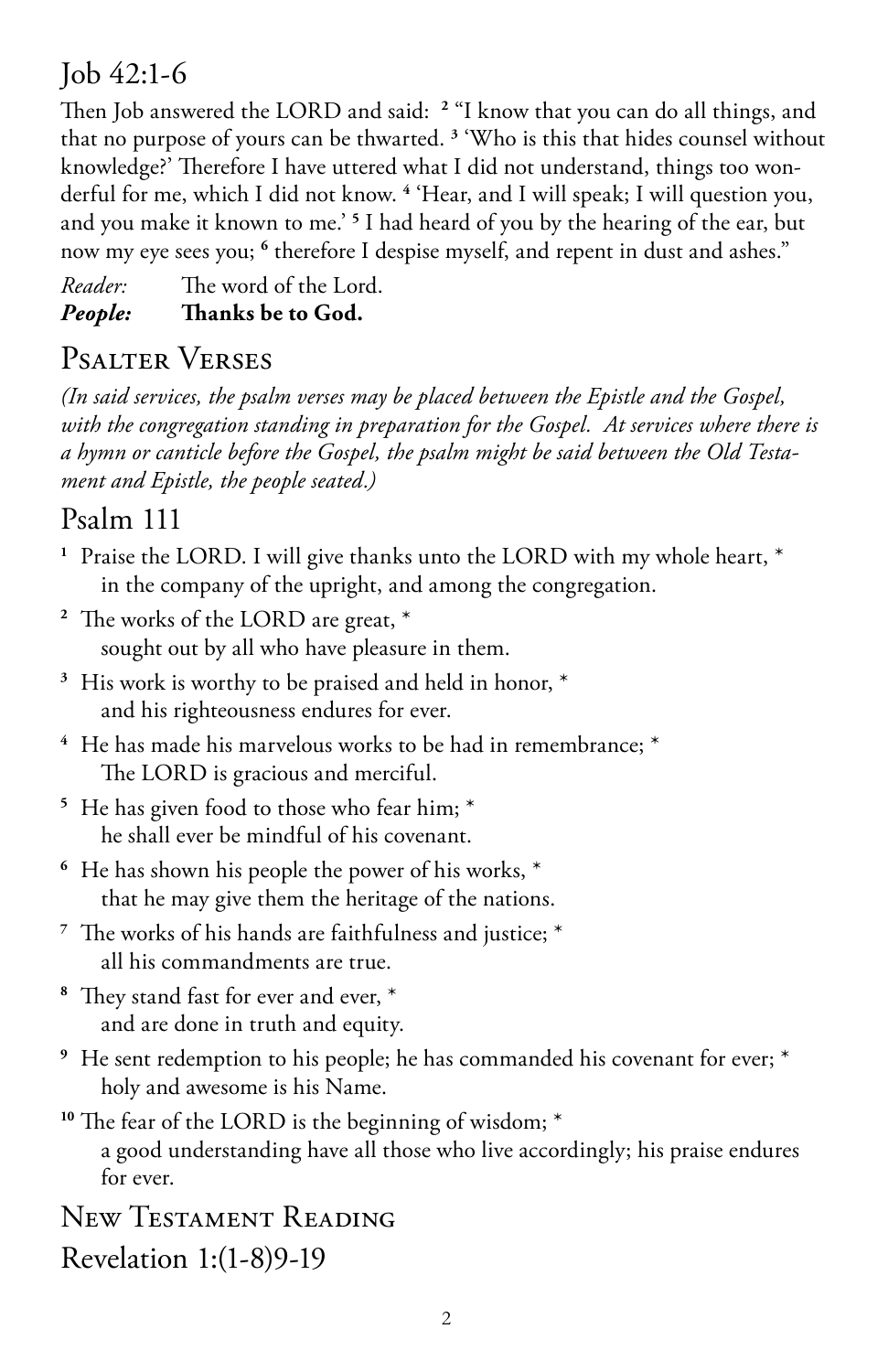( **1** The revelation of Jesus Christ, which God gave him to show to his servants the things that must soon take place. He made it known by sending his angel to his servant John, **<sup>2</sup>** who bore witness to the word of God and to the testimony of Jesus Christ, even to all that he saw. **<sup>3</sup>** Blessed is the one who reads aloud the words of this prophecy, and blessed are those who hear, and who keep what is written in it, for the time is near.

**4** John to the seven churches that are in Asia: Grace to you and peace from him who is and who was and who is to come, and from the seven spirits who are before his throne, **<sup>5</sup>** and from Jesus Christ the faithful witness, the firstborn of the dead, and the ruler of kings on earth.

To him who loves us and has freed us from our sins by his blood <sup>6</sup> and made us a kingdom, priests to his God and Father, to him be glory and dominion forever and ever. Amen. **<sup>7</sup>** Behold, he is coming with the clouds, and every eye will see him, even those who pierced him, and all tribes of the earth will wail on account of him. Even so. Amen.

**8** "I am the Alpha and the Omega," says the Lord God, "who is and who was and who is to come, the Almighty." )

**9** I, John, your brother and partner in the tribulation and the kingdom and the patient endurance that are in Jesus, was on the island called Patmos on account of the word of God and the testimony of Jesus. **<sup>10</sup>** I was in the Spirit on the Lord's day, and I heard behind me a loud voice like a trumpet **<sup>11</sup>** saying, "Write what you see in a book and send it to the seven churches, to Ephesus and to Smyrna and to Pergamum and to Thyatira and to Sardis and to Philadelphia and to Laodicea."

<sup>12</sup> Then I turned to see the voice that was speaking to me, and on turning I saw seven golden lampstands, **<sup>13</sup>** and in the midst of the lampstands one like a son of man, clothed with a long robe and with a golden sash around his chest. **<sup>14</sup>** The hairs of his head were white, like white wool, like snow. His eyes were like a flame of fire, **<sup>15</sup>** his feet were like burnished bronze, refined in a furnace, and his voice was like the roar of many waters. **<sup>16</sup>** In his right hand he held seven stars, from his mouth came a sharp two-edged sword, and his face was like the sun shining in full strength.

**<sup>17</sup>** When I saw him, I fell at his feet as though dead. But he laid his right hand on me, saying, "Fear not, I am the first and the last, **<sup>18</sup>** and the living one. I died, and behold I am alive forevermore, and I have the keys of Death and Hades. **<sup>19</sup>** Write therefore the things that you have seen, those that are and those that are to take place after this.

*Reader:* The word of the Lord.

*People:* **Thanks be to God.** 

### The Holy Gospel

*Deacon:* The Holy Gospel of Our Lord Jesus Christ, according to St. John. *People:* **Glory to you, Lord Christ.**